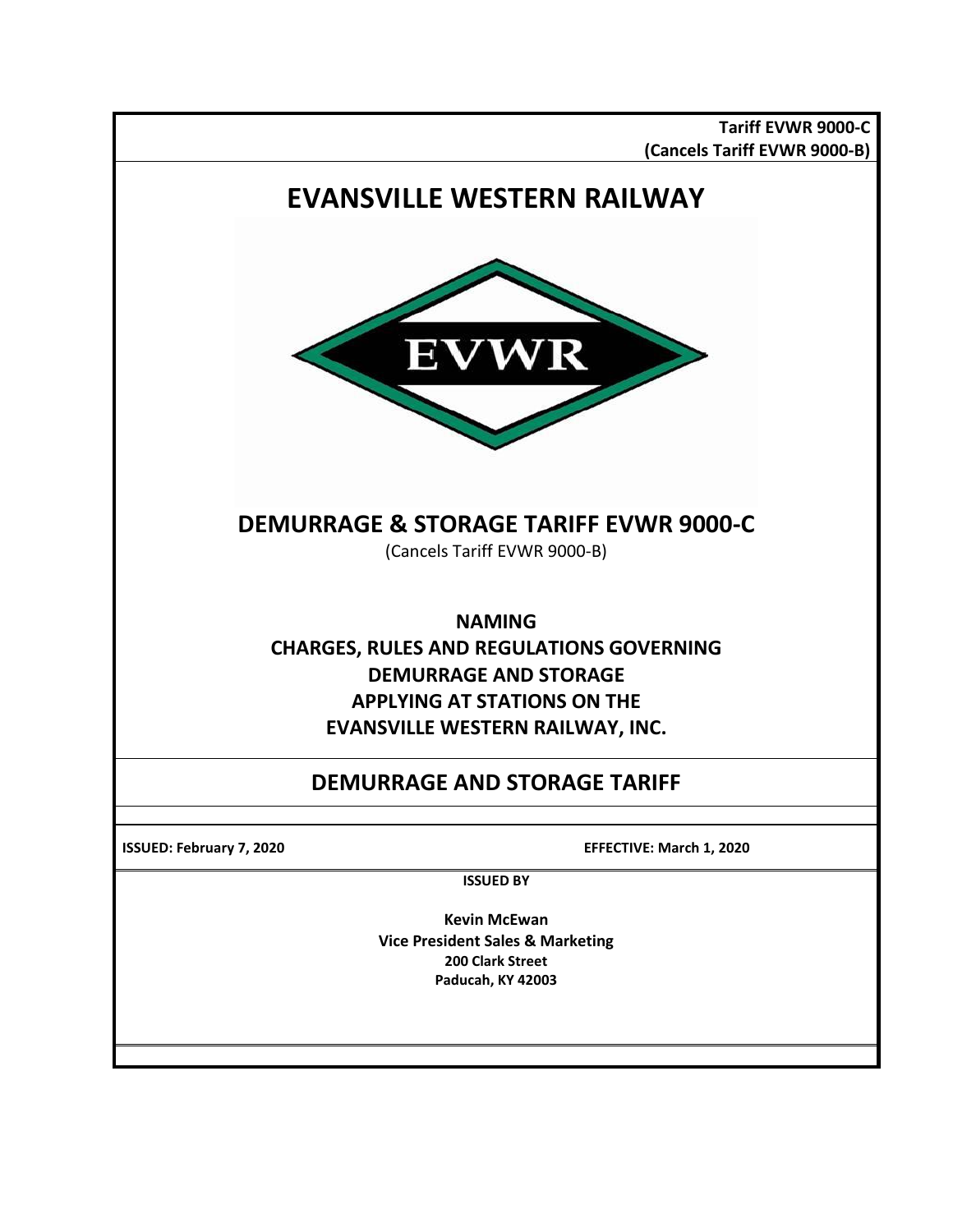## **Scope – Item 1**

Provisions contained in this tariff apply only on standard carload traffic and do not apply to unit trains, which are governed by Tariff 4000-Series (Bituminous Coal, Coke and Petroleum Coke) and Tariff 5000- Series (commodities other than Bituminous Coal, Coke and Petroleum Coke).

This tariff does not apply independently, but applies in connection with any and all rates and charges, either in tariff form or contained in contracts in which the Evansville Western Railway, Inc. is a participant.

The scope of this tariff is limited to demurrage and storage. Tariff EVWR-8001 Series provides general terms and conditions for line haul and accessorial services.

## **Method of Canceling and Amending the Tariff – Item 10**

When amended, this tariff will be replaced in its entirety using letter suffixes to cancel, replace and supersede the prior version; "A" is replaced by "B" which is replaced by "C", etc.

## **Notices, Amendment of Tariffs – Item 20**

EVWR tariffs are available for viewing on the internet at our website [www.EVWRrr.com](http://www.palrr.com/) under the "Customers-Public Prices" tab. All customers shipping with EVWR should review the publications posted on the Website before tendering freight or requesting transportation services. Printed copies are available upon written request to the issuer and address found on the title page.

### **General Application – Item 150**

- A. All railroad and private cars held for or by customers are subject to demurrage (in the case of railroad cars) or storage (in the case of private cars) except:
	- 1. Cars for loading or unloading of this railroad's company material.
	- 2. Railroad cars in pool assignment, in which case the assignment agreement will govern.
	- 3. Private cars held on private tracks.
	- 4. Cars ordered for loading and rejected as unsuitable within twenty-four (24) hours of actual placement.
- B. The parties to whom demurrage/storage charges will be billed are either:
	- 1. The Consignor
	- 2. The facility receiving cars at destination
	- 3. The party requesting in-transit storage
	- 4. A third party (other than as described in 1-3), may accept responsibility for the charges subject to an agreement in writing with EVWR, executed in advance of any such charges).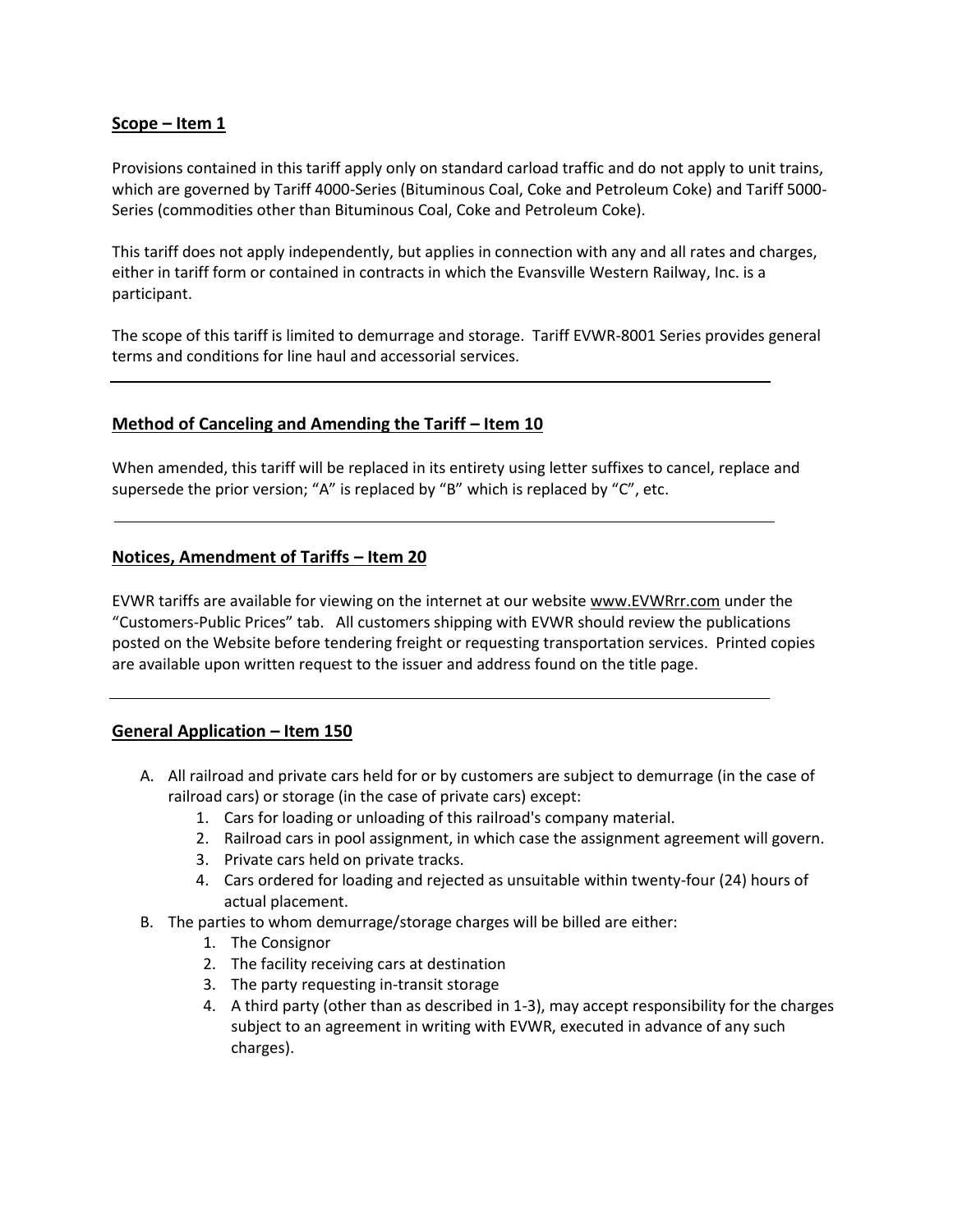### **Definitions – Item 200**

The following are definitions are necessary to understanding demurrage and storage:

ACTUAL PLACEMENT is the placement of a car in a position accessible for loading or unloading or at a point designated by the consignor or consignee.

CONSIGNEE is the party to whom the shipment is consigned or the party entitled to receive the shipment.

CONSIGNOR is the party in whose name cars are ordered or the party who furnishes forwarding instructions.

CONSTRUCTIVE PLACEMENT is the holding of the car at destination or at another point when actual placement cannot be made because of a condition attributable to the consignor or consignee.

CUSTOMER is the party who uses railroad and/or private cars in order to transport freight, and may be a consignor, consignee, or third party acting on the behalf of a consignor or consignee.

DEMURRAGE is the term applied to railroad cars that are held for Customer instructions including waiting to be loaded or unloaded, whether at origin or destination, on railroad owned or customer owned tracks.

FORWARDING INSTRUCTIONS are instructions given to this railroad containing all the information necessary to transport the shipment to its final destination.

LEASED TRACK is a track assigned to a user through a written lease and is the same as a private track.

LOADING is the complete or partial loading of a car and the furnishing of forwarding instructions.

LOADED CAR is a car that is completely or partially loaded.

LOCAL CONTROLLING STATION is the serving yard closest to customer, which is designated by railroad where cars for customer will be available to order in.

PRIVATE CAR is any car not owned or leased by EVWR or another railroad, but rather owned or leased by a customer for use on EVWR.

PRIVATE TRACK is any track that is not owned by this railroad including leased track.

PUBLIC DELIVERY TRACK is a track open to the general public for loading and unloading.

RAILROAD CAR is car either owned or leased by EVWR or any other railroad whose cars are loaded and/or unloaded on EVWR.

RECONSIGNMENT is as provided in Tariff EVWR 8001-series.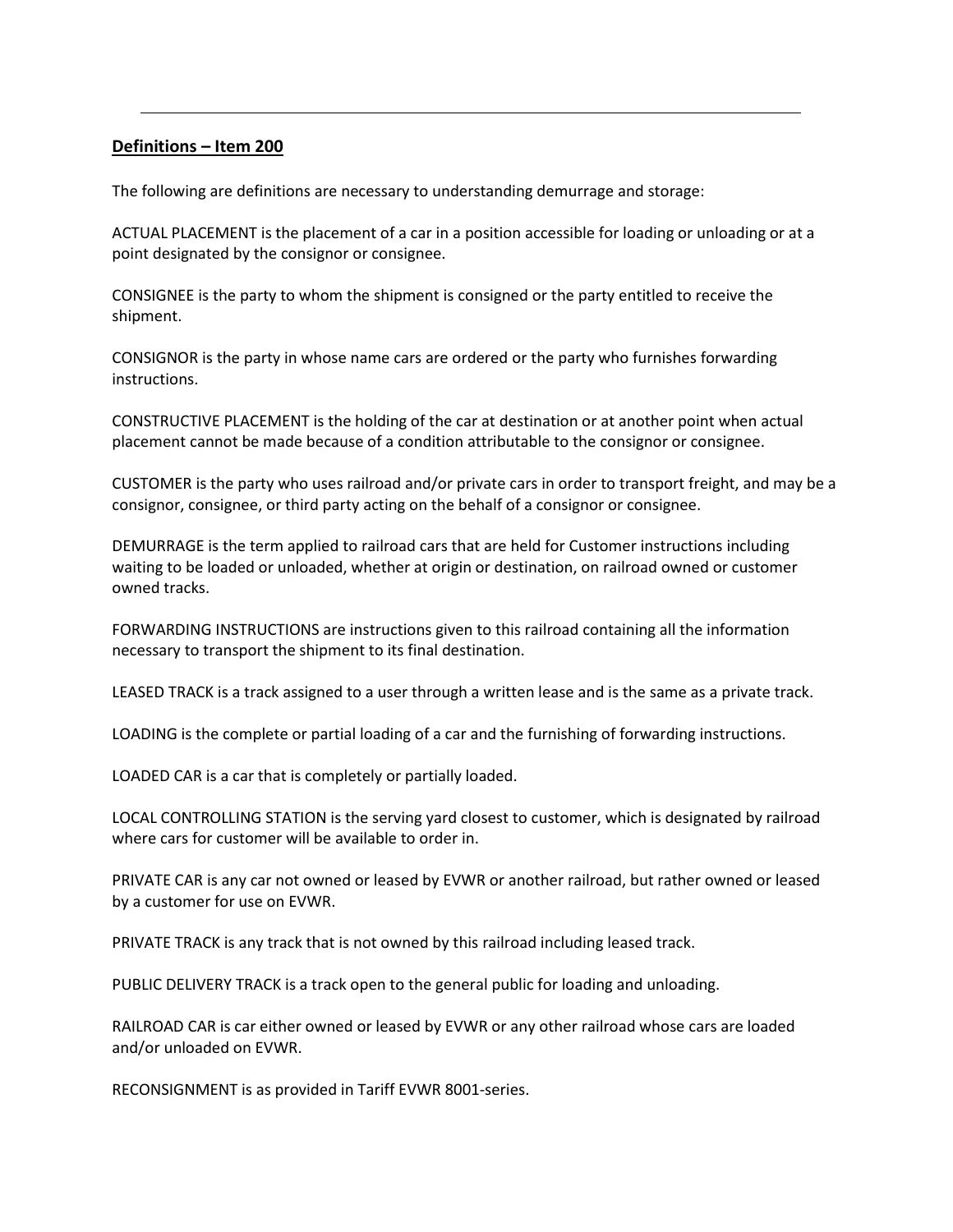RELOADED CAR is a car that is unloaded and then reloaded without having been removed from the customer's premises whether or not a release was given to EVWR when the car was empty.

RUN-AROUND is the placement of a recently tendered car before a car tendered earlier for reasons not directly attributable to customer.

STORAGE is the term applied to privately owned or leased cars that are held for Customer instructions including waiting to be loaded or unloaded, whether at origin or destination, on railroad owned or leased tracks.

## **Notifications – Item 300**

- EVWR will provide notification of cars available for placement by one of the following methods:
	- 1) Electronic notification is provided through the web based inventory management tool "PAL Connect" at our website [www.EVWR.com,](http://www.evwr.com/) which provides customers with real time, full time access to their inventory when cars consigned by them or to them are on EVWR.
	- 2) EVWR will provide e-mail notifications to customers requesting to be notified by this method.
- Customers must furnish EVWR placement instructions, forwarding instructions, empty car release information or other instructions (as applicable) electronically via "EVWR Connect" or other mutually agreed upon methods of electronic data interchange.

### **Demurrage – Item 400**

The EVWR calculates and bills Demurrage on a monthly basis using a debit/credit system. Carrier Cars are tracked, calculated, and billed in separate accounts based on whether they are loaded, empty, refrigerated boxcars, heavy-duty flat cars, RSSMs, or other Hazardous Material railcars. The company:

 Allows 2 days credit to load or unload a Carrier Car; except that no credits are available for Carrier Cars loaded with RSSM.

If EVWR cannot place or pull a railcar due to Customer's failure to facilitate EVWR's access to the railcar, the railcar continues to accrue debits.

At the end of each month, credited days and debited days are totaled for each Carrier Car on hand at a particular Customer location:

- If total credit days exceed total debit days, no Demurrage accrues
- If total debit days exceed total credit days, Demurrage accrues
- Excess debit days, multiplied by the applicable rate, determine the Demurrage amount billed to the Customer
- Carrier Cars will follow the order of Received in Interchange (RI), Constructively Placed (CP), Order in (OR), Placement (PL) and Release (RL).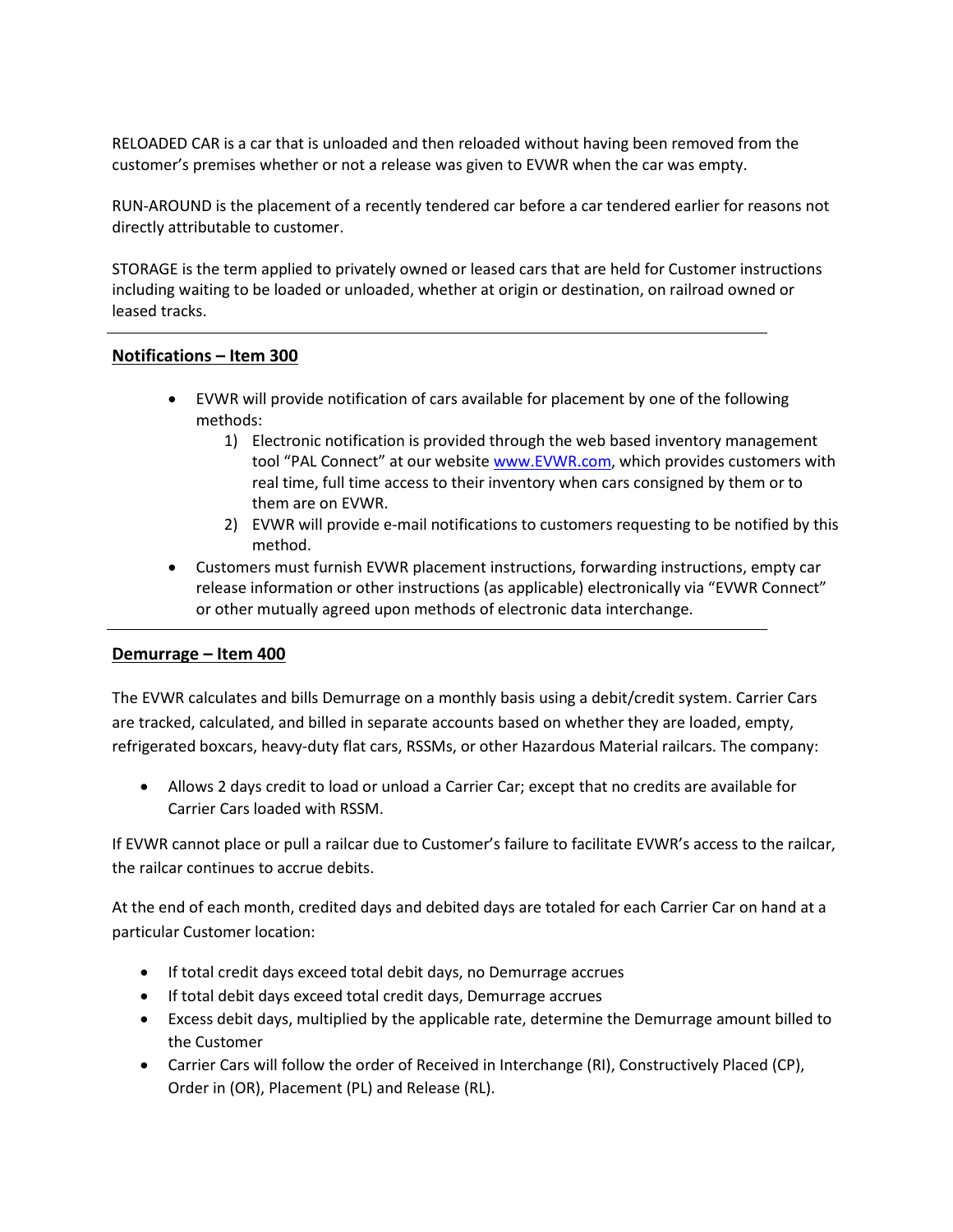Excess Demurrage credits do not carry over to the next month

Debit days start at 00:01 the next day after EVWR notifies the Customer of Constructive Placement of a railcar, or Actual Placement of a railcar. The debit is stopped when the car is Ordered in or Released. For customers that do not choose their cars, the CP of railcars will start only when EVWR has more railcars than what can fit at the industry and the debit is stopped when cars at the industry are released. Run-around and bunching will not relieve Demurrage debits.

For applicable charges, see item 1200.

## **Private Car Storage – Item 500**

Like Demurrage, EVWR calculates and bills for Private Car Storage on a monthly basis using a credit/debit system. The company:

 Allows 2 days credit for a loaded or empty Private Car; except that no credit days are available for Private Cars carrying RSSM.

Private Car Storage charges are calculated like Demurrage. At the end of each month, credit days and debit days are totaled for each Private Car located on EVWR tracks pending access to a particular Customer facility:

- If total storage credit days exceed total debit days, no charges accrue
- If total storage debit days exceed total credit days, Private Car Storage charges apply
- Excess debit days, multiplied by the applicable rate, determine the Private Car Storage amount billed to the Customer
- Excess storage credits do not carry over to the next month
- Locomotives will be calculated under private car storage

Debit days start at 00:01 the next day after EVWR notifies the Customer of Constructive Placement of the Private railcar and stops when the customer orders the railcar for Actual Placement. For customers that do not choose their cars, the CP of railcars will start only when EVWR has more railcars than what can fit at the industry at the Local Controlling Station and the debit is stopped when cars at the industry are released, allowing room for these stored cars to fit. Run-around and bunching will not relieve Private Car Storage.

For applicable charges, see item 1200.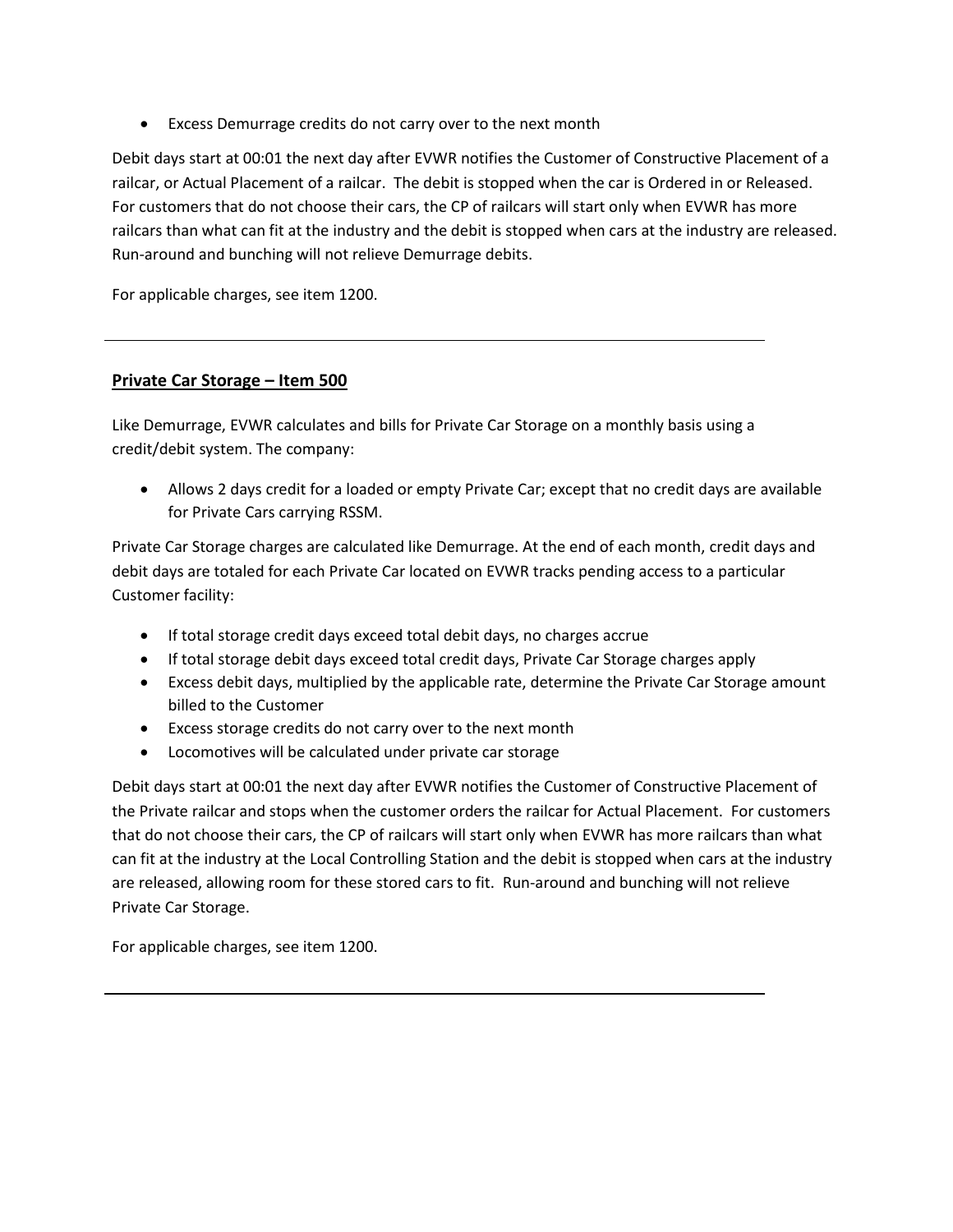# **Limitations to Private Car Storage – Item 600**

Publication of the private car storage rates does not guarantee that EVWR can hold private cars any time needed. Capacity made available for holding private cars is done solely at the discretion of EVWR management.

If excessive retention of railcars results in operational congestion, EVWR may impose an embargo against further receipt of railcars until the congestion is eliminated.

## **Additional Conditions Leading to Demurrage and Storage Charges – Item 700**

Demurrage and/or Private Car Storage charges will also apply to railcars held due to other conditions, including but not limited to:

- Railcars tendered to a Customer and refused
- Railcars held due to being overloaded or improperly loaded
- Railcars held while waiting for, or any change to, the Shipping Instructions
- Railcars held short of destination due to Customer's inability to accept delivery
- Railcars ordered to be held in transit
- Railcars involved in Intraterminal, Intermediate or Interterminal switching (see EVWR 8001- Series for definitions).

In such cases Demurrage and Private Car Storage fees are calculated without credit days.

### **Demurrage and Storage Disputes – Item 800**

In the event that a Customer disputes the demurrage or storage charges received in a bill, the following procedures must be applied:

- The dispute must be specific in nature, applying to a specific cars or groups of cars, related to time of actual or constructive placement, release or application of the rules contained in this tariff.
- The dispute must be submitted in writing to the Manager of Revenue Accounting within fortyfive (45) days of the end of the month for which the bill applies. If a dispute is not received within this time, the bill will be considered correct and must be paid.
- Customer must pay the undisputed amount at the time the dispute is filed, according to normal bill payment procedures.
- Amounts in dispute will not be considered past due until fifteen (15) days after the dispute resolution is concluded by EVWR.
- If through this railroad's error, improper charges are assessed, such charges will be corrected. (Runaround and bunching will not be considered railroad error and no allowance will be made).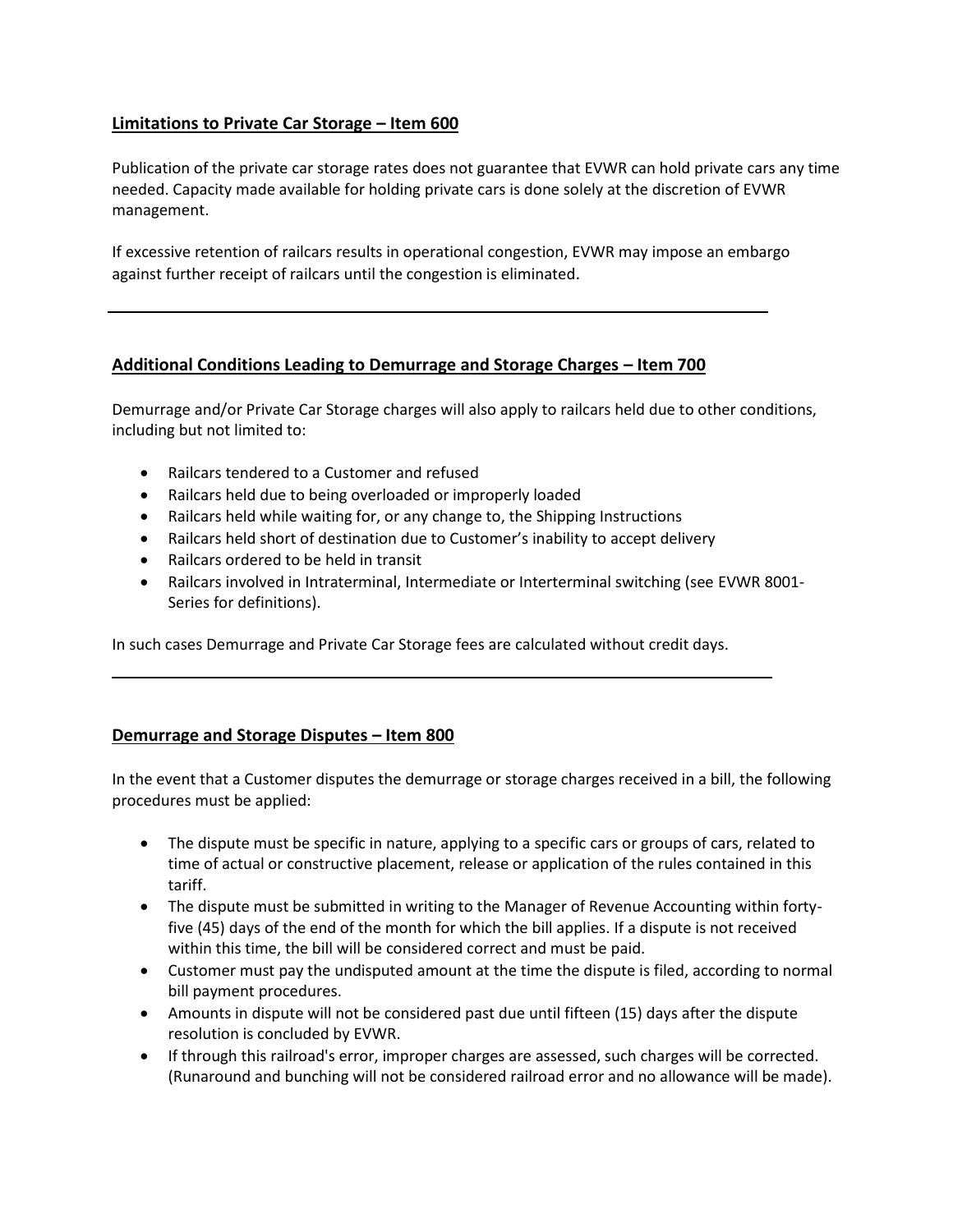When the operations of a consignor or consignee are disrupted by floods, earthquakes, hurricanes or tornadoes or conditions directly resulting therefrom and it is impossible to get to a car or to load or unload and such disruption exceeds two days, any demurrage charges directly attributable thereto will be adjusted.

## **Assigned Car Storage – Item 900**

Any assignment of railroad cars to a given shipper at a specific station must be agreed to in a written agreement, which will outline all terms, conditions, allowances and charges for such assignment.

## **Storage of Railway Cars on Own Wheels – Item 1000**

Railway equipment held on the tracks of EVWR that will move or has moved on its own wheels as freight under transportation charges is subject to demurrage if a railroad car, or storage if a private car.

## **Storage of Hazardous Materials and Explosives – Item 1100**

This item applies to any car (loaded or residue empty) containing Explosives or Hazardous Materials that is held on EVWR's tracks.

- Explosives are defined as Class A, B and C Explosives as named in Part 172, Commodity List, and Bureau of Explosives (BOE) Tariff 6000-Series.
- Hazardous Materials are defined as "Hazardous Wastes" and "Hazardous Substances" as named in Hazardous Materials Regulations of the U. S. Department of Transportation in 40 Code of Federal Regulations (CFR) 260 through 263 and 49 CFR 171.8 or successor thereof, requiring the use 4-digit identification numbers on shipping documents, placards or panels and identified with Standard Transportation Commodity Codes (STCC) beginning with 48 and 49 or beginning with STCC 28 and 29 and converting to STCC 48 or 49, excluding those commodities listed in (C) below.
- Rail Security Sensitive Materials (RSSM) as those listed in AAR Circular No. OT-55.
- Charges will be billed monthly to the consignor if at origin or enroute and to the consignee if at destination.
- For applicable charges, see item 1200.